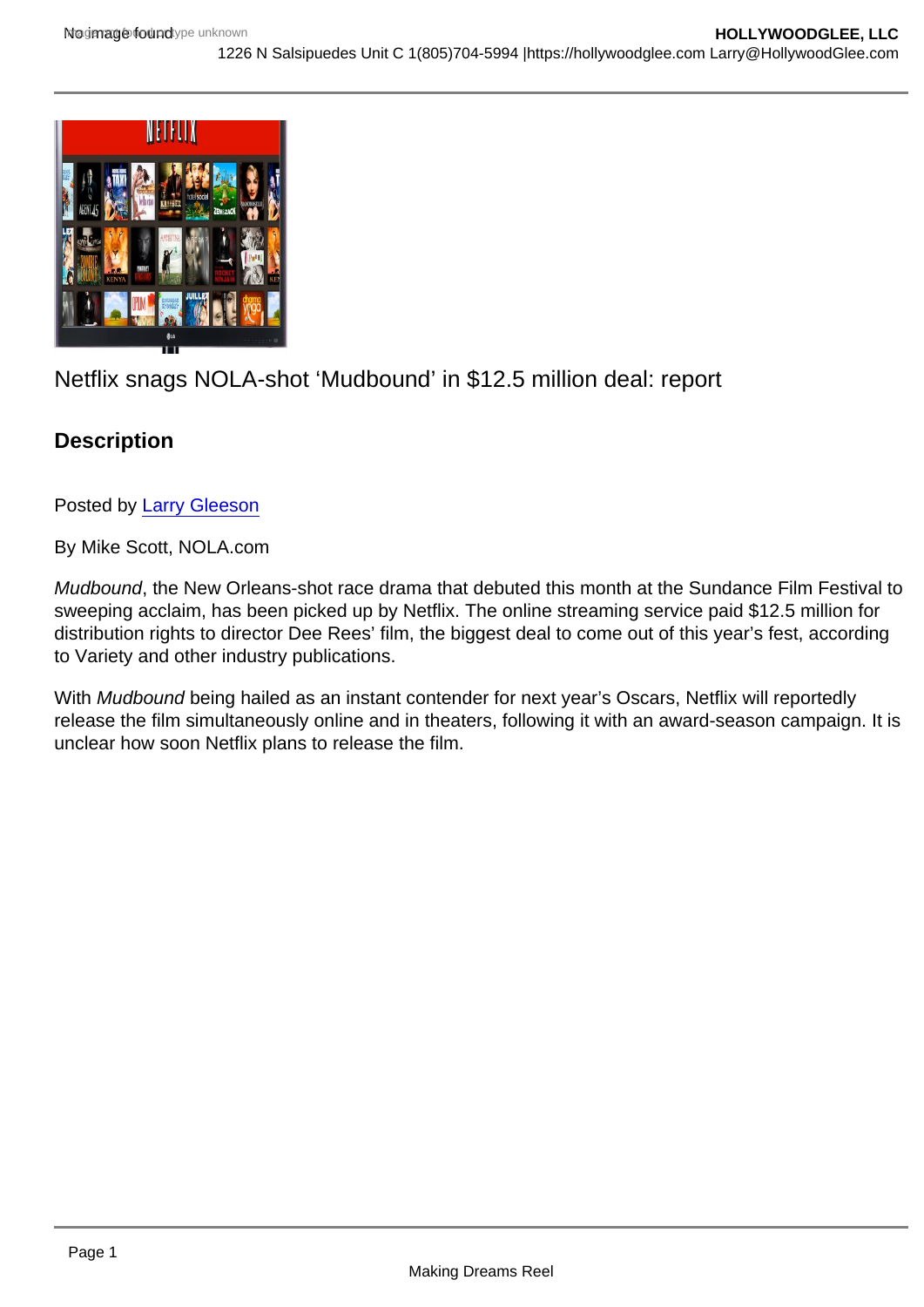

Garrett Hedlund, left, and Jason Mitchell star in director Dee Rees' New Orleans-shot drama 'Mudbound.' (Steve<br>Dietl/Sundance Institute via AP)

Based on Hillary Jordan's 2008 novel of the same name, "Mudbound" tracks the complicated relationship between two families — one white, the other black — living in rural Mississippi just after World War II. Carey Mulligan plays a refined Memphis woman who relocates with her new husband (Jason Clarke) and their two young daughters to the Delta. Rob Morgan and Mary J. Blige play the heads of a black family that farms cotton on a leased part of Mulligan and Clarke's land.

Also starring are Garret Hedlund and New Orleans native Jason Mitchell.

(Source: nola.com)

## **Category**

- 1. distribution
- 2. Sundance Film Festival

## **Tags**

- 1. Art
- 2. censorship
- 3. Cinema
- 4. Conversation
- 5. creativity
- 6. entertainment
- 7. Film
- 8. Filmmaking
- 9. inspiration
- 10. Larry Gleeson
- 11. marketing
- 12. Media